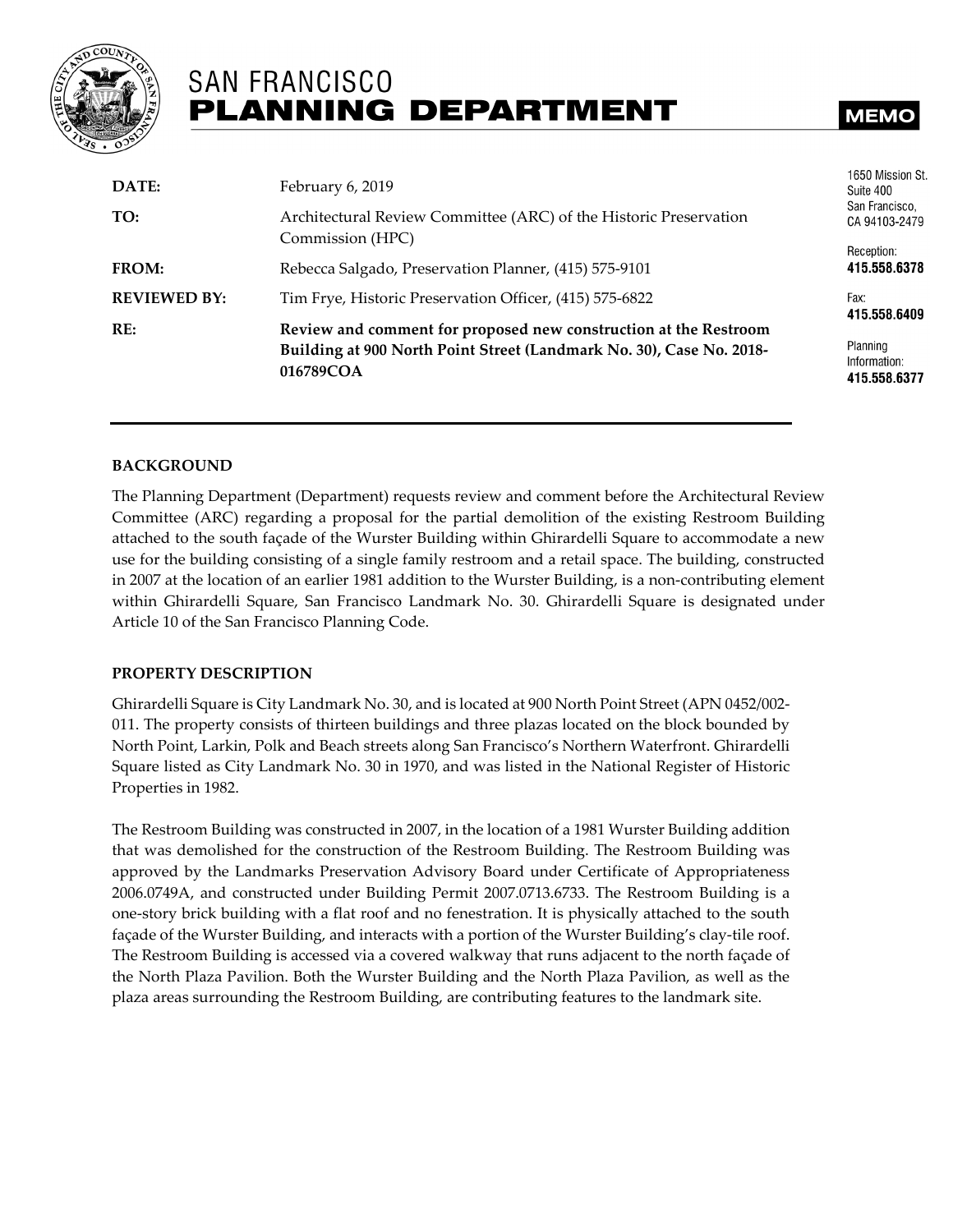#### *Historic Context of City Landmark No. 30*

The following historic context is excerpted from the 2016 *Ghirardelli Square Design Guidelines*: "Ghirardelli Square is an outstanding example of early adaptive re-use in America and has been noted for its synthesis of modern architectural design with historical building fabric.

Originally the site of Pioneer Woolen Mills, the property became the base of operations for chocolate confectioner, Domingo Ghirardelli, in 1893. After the departure of the chocolate factory, Ghirardelli Square was rehabilitated into one of America's first festival marketplaces in the 1960s, by architects Wurster, Bernardi and Emmons, with Lawrence Halprin as landscape architect. Their work rehabilitated existing buildings and integrated new buildings, while addressing the slope in topography with terraces.

The National Register Nomination lists three periods of significance:

1) 1858–1889 (Woolen Mill). Character-defining features for the Woolen Mill include:

- a. Rectangular form and massing;
- b. Gable-shaped roof;
- c. Red brick exterior;
- d. Timber construction;
- e. Fenestration pattern;

2) 1892–1962 (D. Ghirardelli Chocolate Company). Character-defining features for this period include:

- a. Rectangular form and massing;
- b. Red brick exterior;
- c. Cement plaster accent trim;
- d. Regular fenestration pattern;
- e. Original steel and wood windows;
- f. Timber construction;
- g. Decorative Entries;
- h. Crenellated parapets.

3) 1962 – 1967 (Ghirardelli Square). Character-features for this period include:

- a. Red sand-mold brick;
- b. Steel frame and glass walls;
- c. Festive lighting;
- d. Board form concrete walls (landscape);
- e. Metal Railings;
- f. Roof forms, including the flat roofs of the pavilion buildings and the deck roof (flat-
- topped, hipped) of the Wurster Building;
- g. Clay tile roof of the Wurster Building."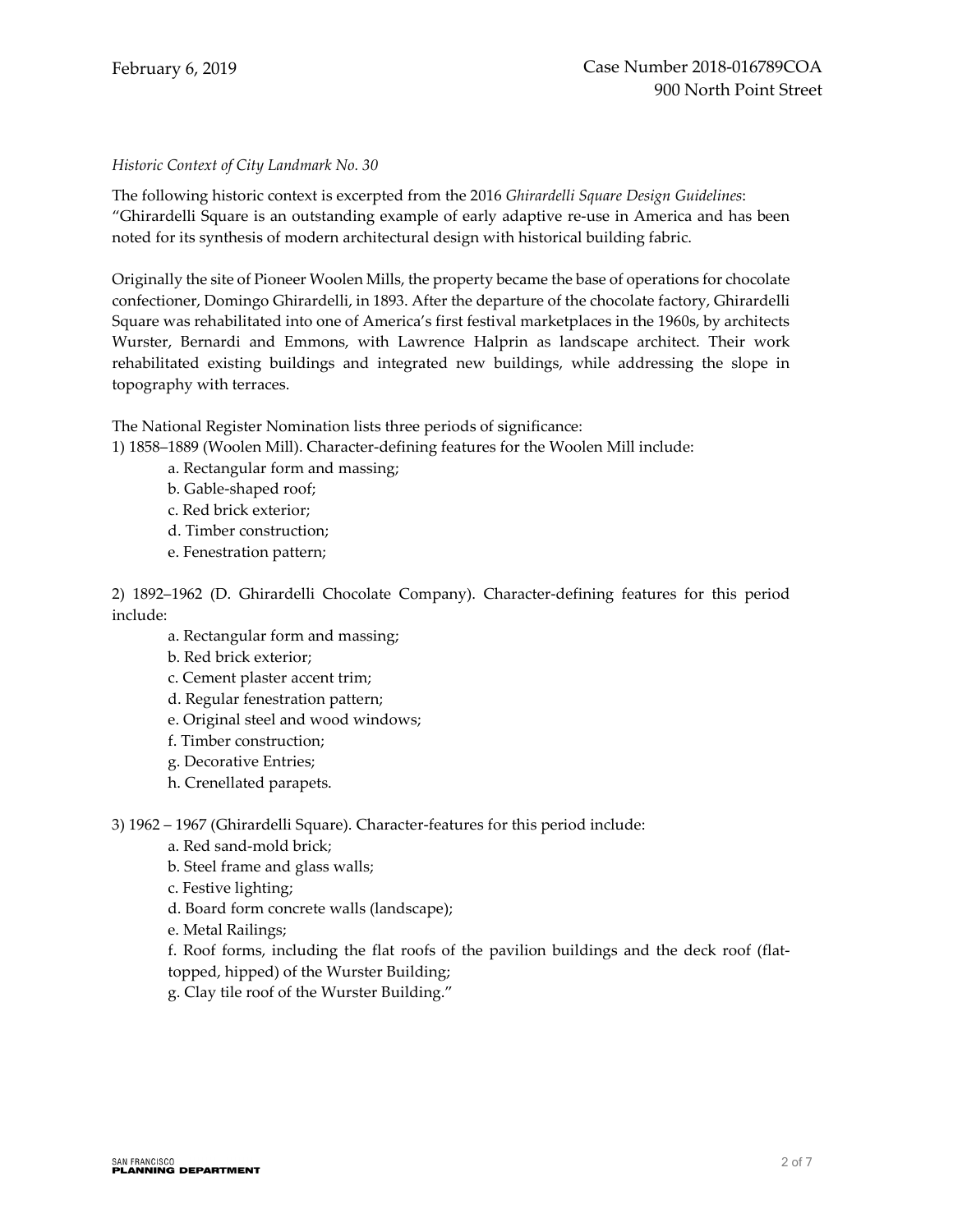#### *2016 Ghirardelli Square Design Guidelines*

In November of 2016, Jamestown, L.P. and Page & Turnbull finalized design guidelines for Ghirardelli Square with assistance and support from the San Francisco Planning Department. The *Ghirardelli Square Design Guidelines* are intended to provide guidance on compatible exterior alterations at Ghirardelli Square, to inform exterior changes and design approaches as well as express the owners' intentions for future alterations. Recommendations in the design guidelines address many aspects of the site, from tenant signs to paving materials, and their application is intended to reduce the use of inappropriate and incompatible materials, remove physical and visual clutter throughout the site by providing consistent and effective wayfinding and tenant signage, improve circulation and accessibility, and protect and preserve original features and fabric and the historic character of Ghirardelli Square. The consistent application of these guidelines is also intended to simplify the review and approval process for projects that require a Certificate of Appropriateness.

For this project, the following sections of the *Ghirardelli Square Design Guidelines* were consulted: Building storefronts and window walls (pp. 15–18); Exterior building and site finishes and materials (pp. 23–30); Landscape and plant materials (53–68); and Analysis of Significant Features for the Wurster Building (pp. 80–81) and the Pavilions (pp. 82–83). These sections of the design guidelines are included as attachments to this memo.

#### **PROJECT DESCRIPTION**

The proposed project includes the partial demolition of the south and east facades, as well as the roof, of the existing Restroom Building and the construction of new south and east facades largely following the existing building's footprint and a new flat roof matching the height of the existing roof to accommodate a new use for the building consisting of a single family restroom and a retail space. The new retail space will have a bay extending into the existing planter located at the south façade of the Restroom Building, which is a contributing feature of the landmark site. This planter was initially constructed as part of the 1960s-era renovations of Ghirardelli Square, although portions of the planter's south and east sides were reconstructed when the Restroom Building was built in 2007.

The family restroom and retail storage portions of the rebuilt building will have an appearance similar to the existing Restroom Building, with brick cladding and no fenestration. The retail portion of the building will consist of aluminum-framed glazed display windows with a continuous horizontal mullion aligning with the top of the entrance door and even vertical mullion spacing, matching the finish, details, dimensions, and configuration of other storefronts installed in the landmark site to align with the *Ghirardelli Square Design Guidelines*. The retail entrance will be located at the east façade of the building, and this façade will have a projecting metal canopy that references the projecting roof eaves of the adjacent Pavilion buildings. The building will have a flat roof with simple detailing, to be compatible with the flat roofs of the Pavilion buildings. The historic planter, which currently has plantings that are incompatible with the historic landscape design, will receive a new plant species, Australian Bluebell Creepers, which are included in the list of compatible plantings in the *Ghirardelli Square Design Guidelines*.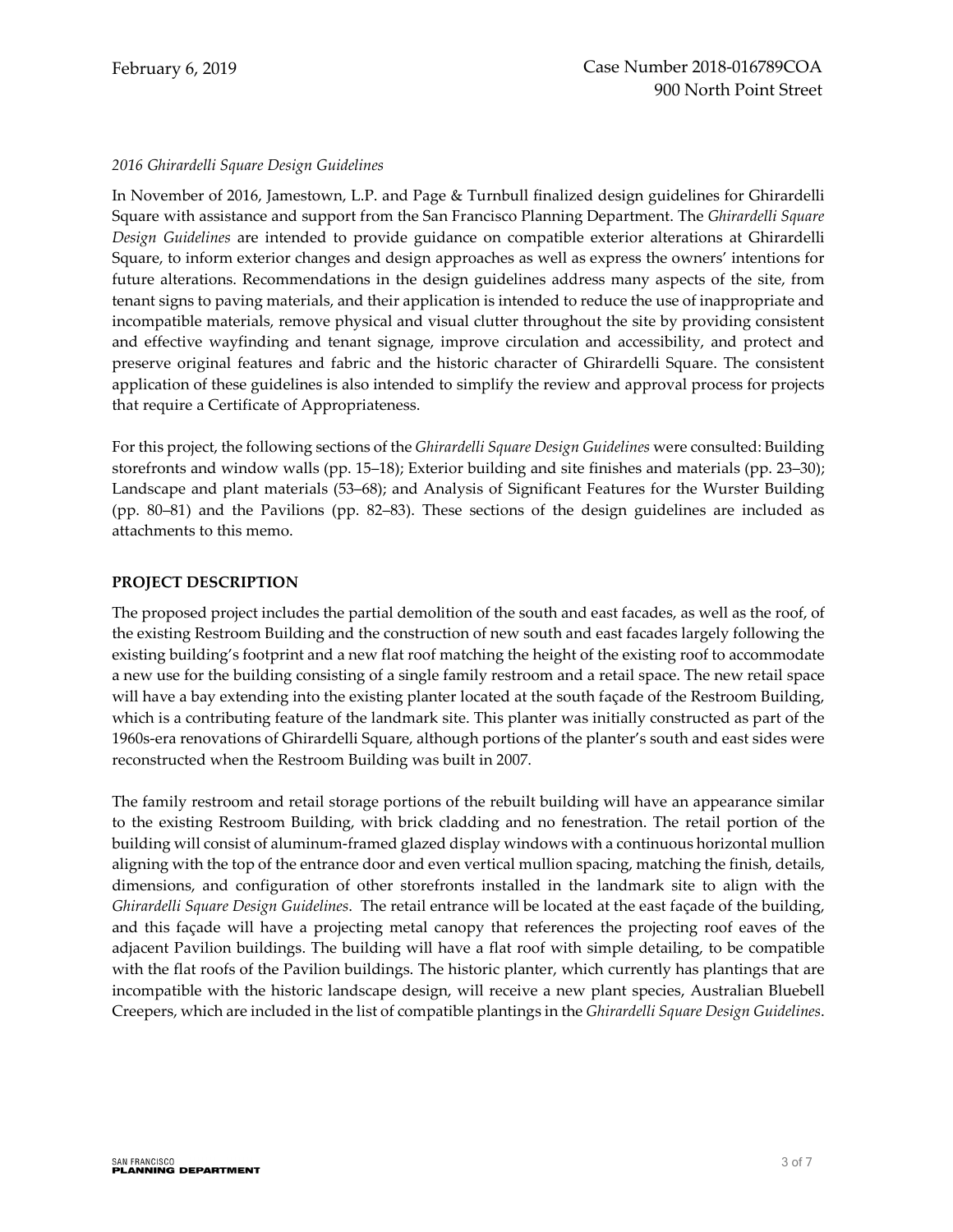#### **OTHER ACTIONS REQUIRED**

The proposed project is being brought to the ARC for review and comment prior to review by the HPC of a request for Certificates of Appropriateness pursuant to Article 10 of the Planning Code.

#### **ENVIRONMENTAL REVIEW**

The proposed project will undergo environmental review pursuant to the California Environmental Quality Act (CEQA) prior to hearing before the HPC.

#### **PUBLIC/NEIGHBORHOOD INPUT**

To date, the Department has not received any public comment about the proposed project.

#### **STAFF ANALYSIS**

The Department seeks feedback from the ARC on the design, materiality, and relationship to setting for the proposed redesign of the Restroom Building to the subject property as defined by the Secretary of the Interior's Standards for Rehabilitation (Secretary's Standards) and Article 10 of the San Francisco Planning Code.

Staff reviewed the compatibility of the proposal for conformance with:

- The Secretary's Standards;
- Article 10 of the Planning Code;
- Ghirardelli Square Design Guidelines;

For efficiency, the Department is reviewing the proposal under Secretary's Standards unless the designating Ordinance or Appendix to Article 10 includes specific standards. The Department would like the ARC to consider the following information:

#### **Secretary of the Interior's Standards for Rehabilitation**

#### *Standard #2*

The historic character of a property will be retained and preserved. The removal of distinctive materials or alterations of features, spaces, and spatial relationships that characterize the property will be avoided.

#### *Standard #9*

New additions, exterior alterations, or related new construction will not destroy historic materials, features, and spatial relationships that characterize the property. The new work will be differentiated from the old and will be compatible with the historic materials, features, size, scale and proportion, and massing to protect the integrity of the property and its environment.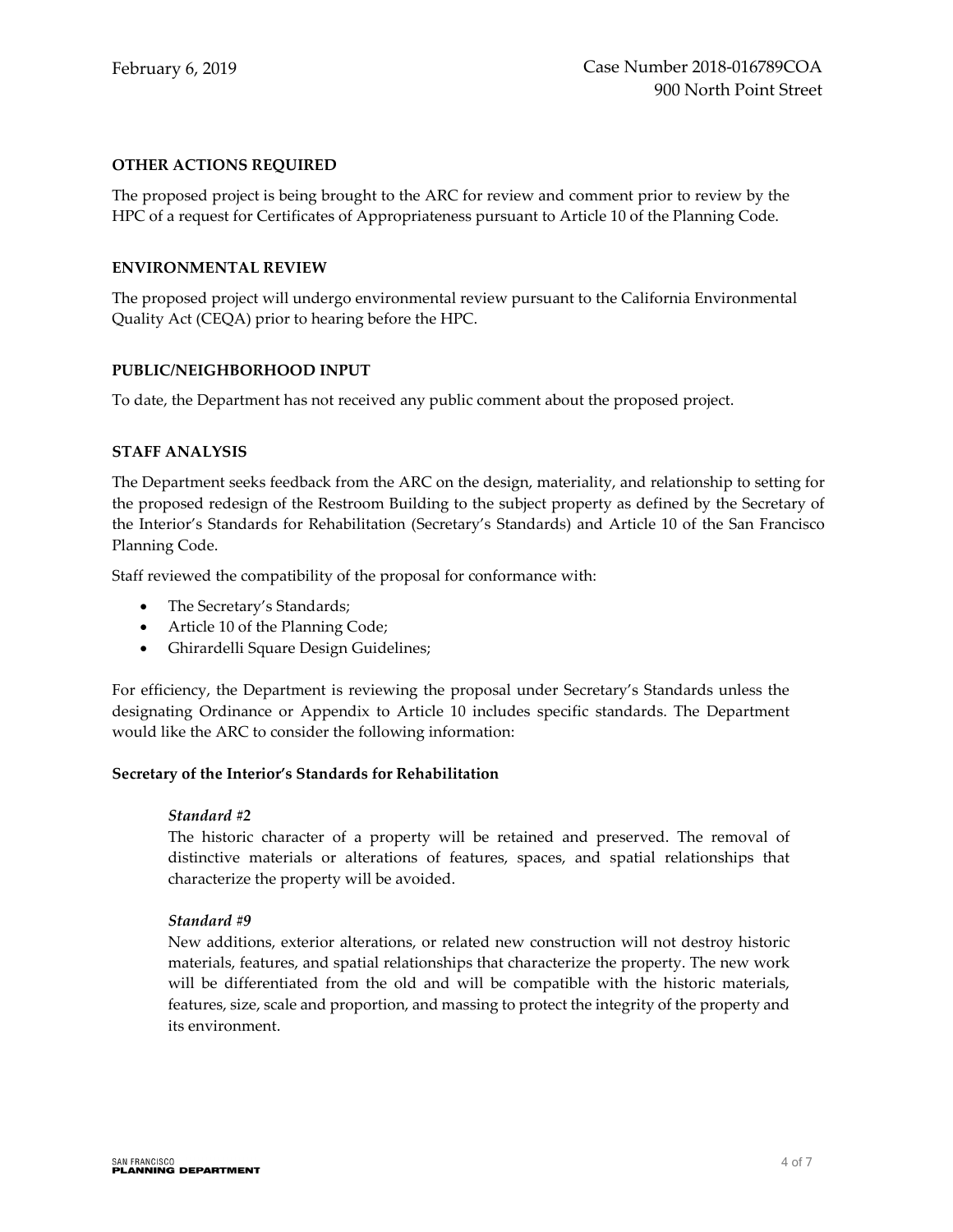### *Standard #10*

New additions and adjacent or related new construction will be undertaken in such a manner that, if removed in the future, the essential form and integrity of the historic property and its environment would be unimpaired.

#### **RECOMMENDATIONS:**

**Secretary of the Interior's Standards:** Department staff will undertake a complete analysis of the proposed project per the applicable Standards as part of the environmental review and the subsequent Certificate of Appropriateness. In addition, Department staff will undertake additional analysis of the proposed project per the standards outlined in Article 10 of the Planning Code, specifically to assess the project's conformance to the guidelines for new construction and compatibility with the landmark site.

**Overall Form and Continuity:** The form of the building, consisting roughly of two offset rectangles in plan with a projecting bay at the larger rectangle, is compatible with the form of contributing buildings within the landmark site, especially the adjacent 1960s-era buildings, which have more complex footprints and forms than the generally rectangular Ghirardelli-era factory buildings. The new building's simple, flat roof will reference the more prominent flat roof of the adjacent North Plaza Pavilion, while also setting it apart from the Wurster Building that it is physically connected to, which has a hip-roof perimeter clad with terra cotta tiles. The differentiation between these two roofs will allow the new building to read as a later addition to the landmark site, avoiding a sense of false historicism.

**Recommendation:** Staff believes that the proposed work appears to be compatible with the overall form and continuity of the subject property, and asks for clarification on whether or not the Architectural Review Committee concurs with staff's assessment.

**Scale and Proportion:** The existing landmark site contains buildings ranging in height from one story to four stories. The new construction will be located at the northern end of the landmark site. The contributing buildings adjacent to the proposed project, including the Wurster Building and the North Plaza Pavilion, are one story tall at the plaza level. The proposed one-story, mixed-use building is therefore in keeping with the surrounding context. The building's overall height will sit below that of the adjacent landmark buildings, although the new building is proposed to maintain the existing Restroom Building's relationship to the Wurster Building's roof, which has resulted in a disruption in the roofline at the contributing building. The footprint of the new construction will be smaller than the footprint of the adjacent contributing buildings, allowing it to appear subordinate to the adjacent contributing buildings. The building will be set slightly back from the covered walkway that runs between the new building and the North Plaza Pavilion, and this historic element will not be altered or obscured by the new construction.

**Recommendation:** Generally, the Department finds that the proposed scale and proportion of the new construction will be compatible with that of the landmark. However, in order to remedy rather than perpetuate an existing incompatible condition that exists at the Restroom Building where this building interacts with the Wurster Building, the Department recommends that the roofline of the new building be lowered or redesigned to allow the continuous line of the Wurster Building's roof eave to be restored and new terra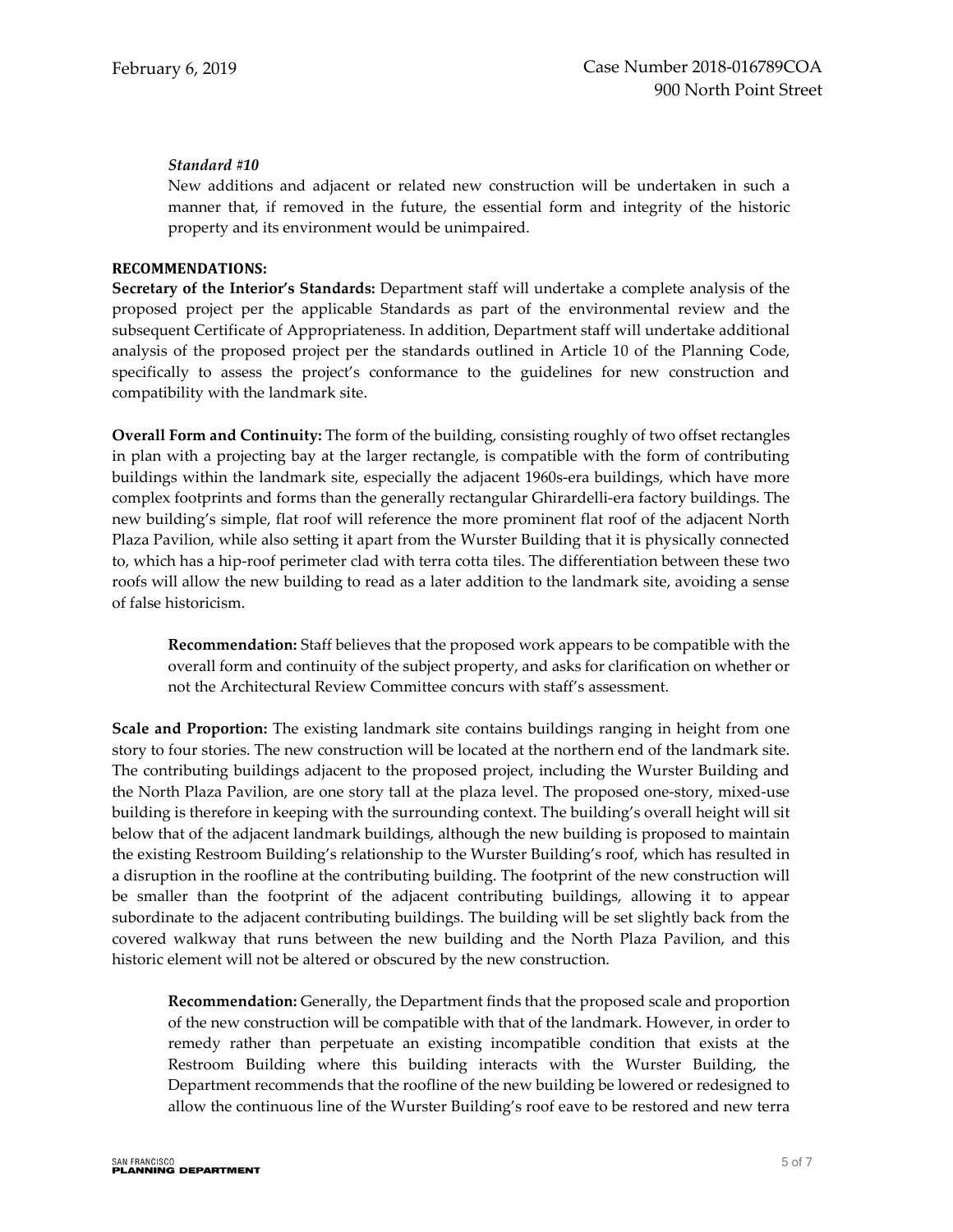cotta tiles to be installed where they had previously been removed. This action will also allow the new building to more strongly read as subordinate new construction at the south facade of the Wurster Building. This change would also allow the project to further meet the Secretary of the Interior's Standards by creating a more easily reversible condition should the structure be removed in the future.

**Fenestration:** The fenestration found at the existing landmark differs by the era in which each building was constructed. The 1960s-era modifications to the Ghirardelli Square site, including the Wurster Building and the North Plaza Pavilion that are adjacent to the proposed project, are characterized by having steel-frame and glass window walls. The proposed fenestration of the new construction will consist of aluminum-framed glazed display windows with a continuous horizontal mullion aligning with the top of the entrance door and even vertical mullion spacing that reference the character-defining fenestration of the 1960s-era buildings at Ghirardelli Square, especially the Pavilion buildings. The new fenestration will align with the finish, details, dimensions, and configuration of other storefronts installed in the landmark site to align with the *Ghirardelli Square Design Guidelines*. The Department believes that the project's overall fenestration is differentiated yet compatible with the adjacent landmark with regard to design, materials, and orientation.

**Recommendation:** Staff believes that the proposed work appears to be compatible with the fenestration found at the subject property, and asks for clarification on whether or not the Architectural Review Committee concurs with staff's assessment.

**Materials:** The materials associated with the 1960s-era modifications and new construction at Ghirardelli Square include red sand mold brick, metal storefronts, board-formed concrete, and cement plaster, according to the *Ghirardelli Square Design Guidelines*. The proposed materials of the new construction will be brick at the restroom and retail storage portions of the building, and metal storefronts at the retail portion topped with a horizontal metal band around the flat roof. The proposed materials for the new construction are generally compatible with the landmark site and align with the recommended materials in the design guidelines. In addition, the project will include the replacement of incompatible plantings in the existing historic planter attached to the new construction with plantings recommended in the *Ghirardelli Square Design Guidelines*, while maintaining the character-defining concrete walls of the planter. This will bring the planter into further conformance with the contributing landscape features of the landmark site.

**Recommendation:** Generally, the Department finds that the proposed materials of the new construction will be compatible with that of the landmark. However, in order to remedy rather than perpetuate an existing incompatible condition that exists at the Restroom Building, the Department recommends that the brick portions of the new construction utilize a brick that is closer in texture and finish to the sand-mold brick found at the Wurster Building, rather than using a brick matching the existing brick at the Restroom Building, which is different from the historic Wurster Building brick in both texture and finish, as proposed.